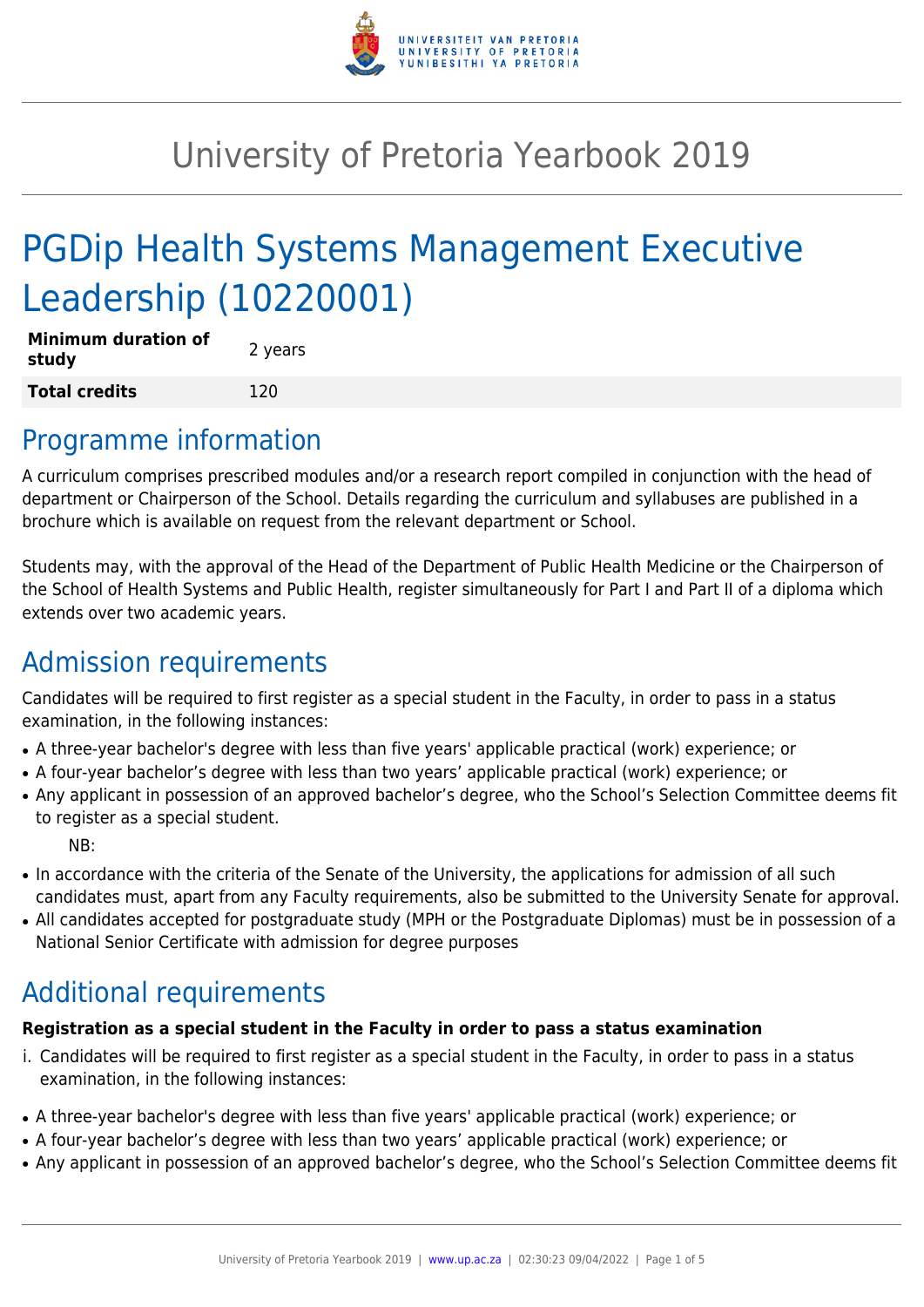

to register as a special student.

### **NB**:

In accordance with the criteria of the Senate of the University, the applications for admission of all such candidates must, apart from any Faculty requirements, also be submitted to the University Senate for approval. All candidates accepted for postgraduate study (MPH or the Postgraduate Diplomas) must be in possession of a National Senior Certificate with admission for degree purposes.

#### ii. **Pass requirements for the status examination**

- At least 60% must be obtained in the status examination.
- The status examination will be written in June.
- iii. The application of a student who has passed the status examination must be submitted to the Senate of the University for approval. Successful students may then enrol for the degree programme in the following academic year.

#### **Other selection criteria**

(Each on a scale of one to five.)

- Academic merit
- National/International need for public health
- Under-represented groups in public health
- Public health related employment
- Track record e.g. employment, academic, community-building, etc.

# Examinations and pass requirements

Students must attend all lectures and practical classes to the satisfaction of the head of department or the Chairperson of the School before they will be admitted to the examinations. Written, oral and/or practical examinations must be passed in all the modules. All diploma programme summative assessments will be externally moderated.

The minimum pass mark for prescribed modules and the summative assessment is 50%.

Only with the approval of the Chairperson of the School, on the recommendation of the relevant head of department, will a student be allowed to continue his or her studies after having failed two modules (or the same module twice).

A second examination in a module (including the diploma-specific summative assessment) is arranged in conjunction with the relevant head of department.

### Pass with distinction

A diploma is awarded with distinction to a student who has obtained a mark of at least 75% for the externally moderated assessment component as well as a simple (unweighted) average of at least 75% of all the marks for the other required modules for the relevant diploma; excluding PHM 870 Learning in public health 870.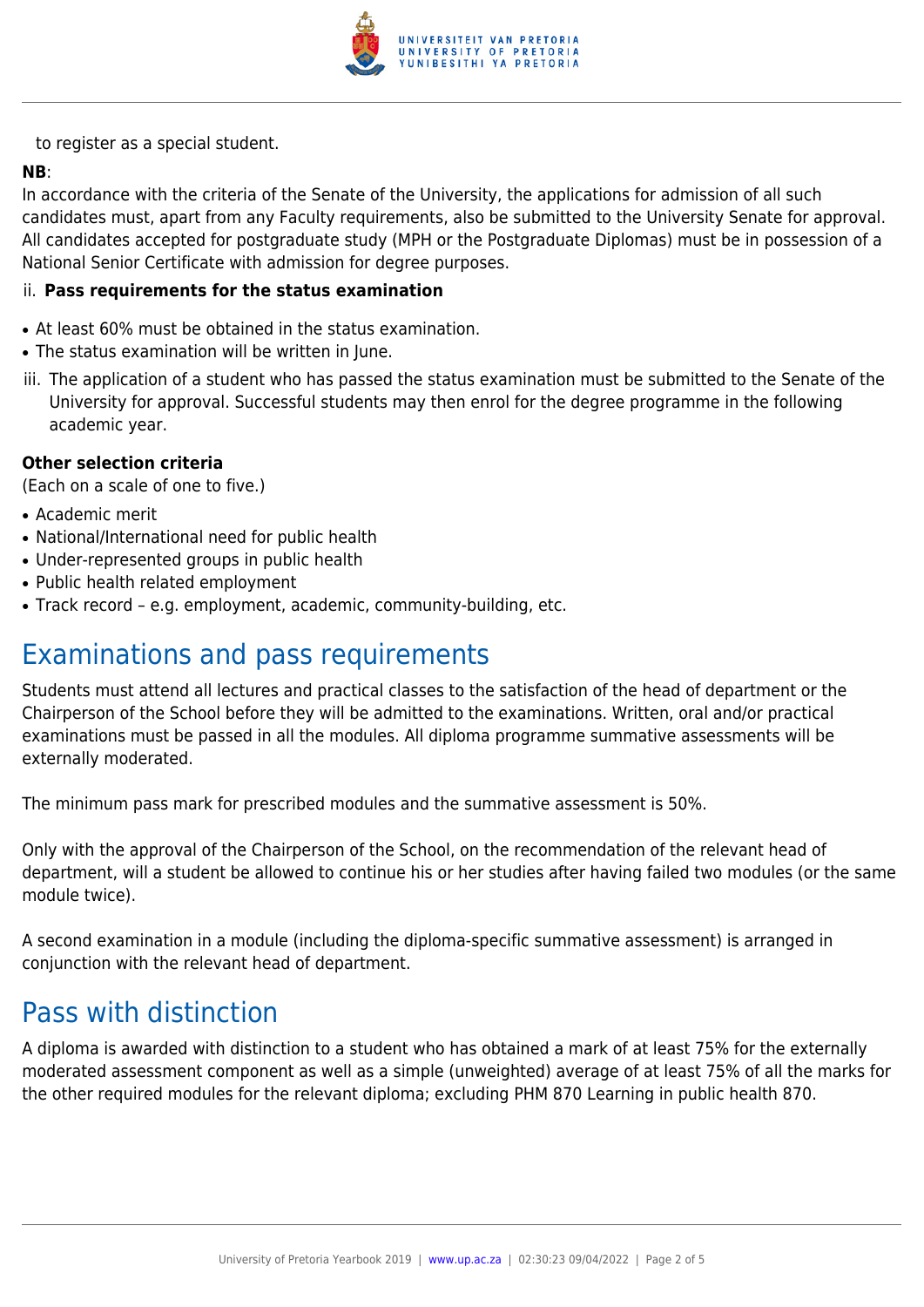

# General information

### **Concurrent registration for two study programmes**

- i. In accordance with the stipulations of the General Regulations, which is mutatis mutandis applicable in the case of postgraduate diploma study, the permission of the Dean is required for concurrent registration, subject to the regulations applicable to the fields of study in question and to any other stipulations the Dean may prescribe. Such a concession may be withdrawn by the Dean if the student does not perform satisfactorily – all assignments and coursework must be completed on time. Concurrent registration will not be accepted as a reason for poor performance or not meeting deadlines for both study programmes.
- ii. In the case of registering concurrently for two study programmes in the School of Health Systems and Public Health and elsewhere, students must obtain the written consent of both the coordinator of their current programme and the coordinator of the second programme (or the track co-ordinator in the case of the MPH), and submit it with a substantiating letter to the School's Academic Programme Committee, for recommendation by the Chairperson of the School, after which the application is submitted to the Dean for approval.
- iii. The School of Health Systems and Public Health states that concurrent registration for two study programmes is a privilege and not a right.
- iv. Concurrent registration must be applied for annually and is granted based on academic performance in the primary degree/diploma programme. If the current field of study is a master's degree, then the second field of study can be a postgraduate diploma.
- v. If the current field of study is a postgraduate diploma, then the second field of study can be another postgraduate diploma.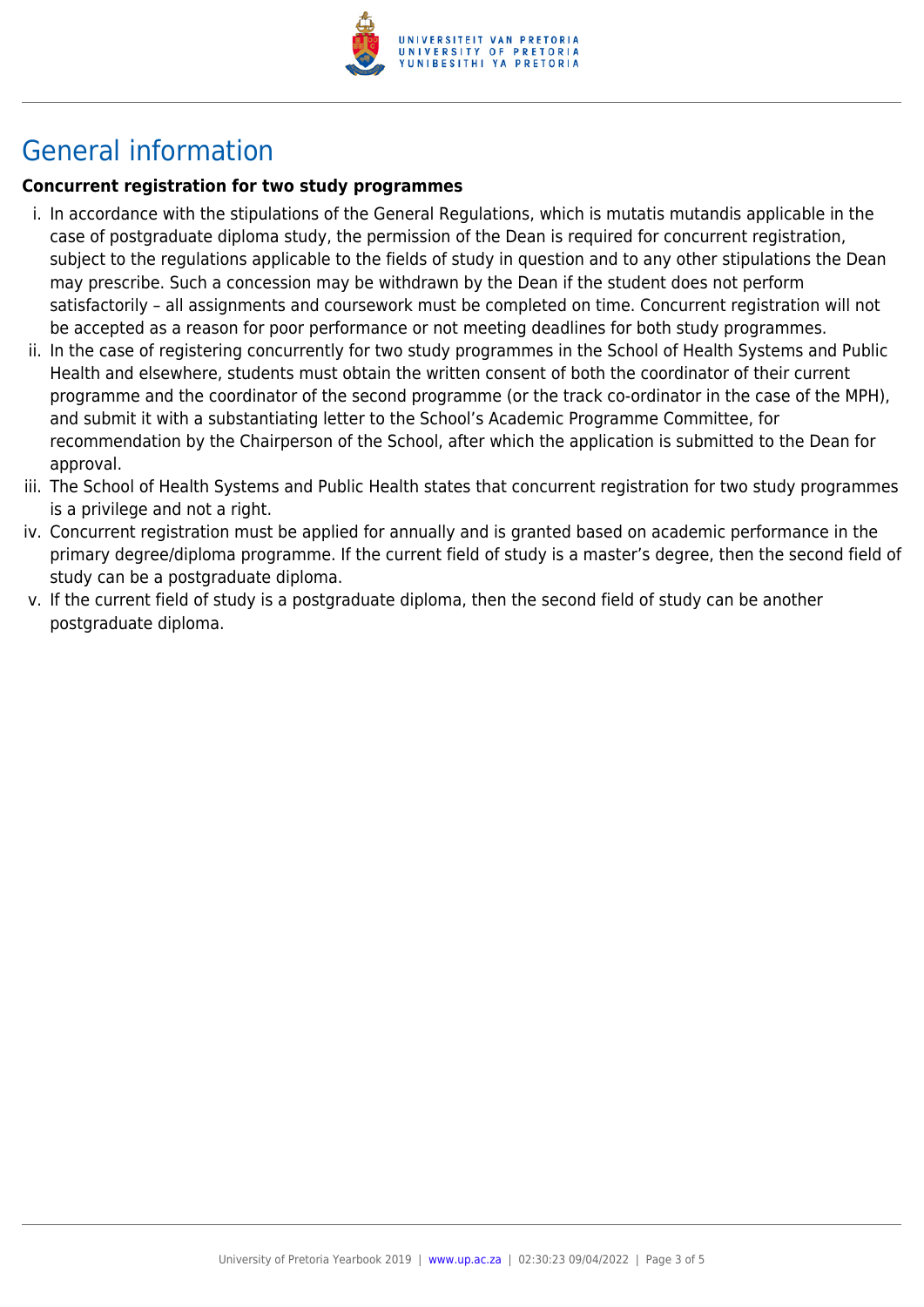

# Curriculum: Year 1

### **Minimum credits: 120**

### **Core modules**

[Research report 772](https://www.up.ac.za/faculty-of-education/yearbooks/2019/modules/view/AHM 772) (AHM 772) - Credits: 30.00

[Complex problem-solving and negotiating, coherence and coordination 771](https://www.up.ac.za/faculty-of-education/yearbooks/2019/modules/view/CCC 771) (CCC 771) - Credits: 10.00

[Ethics and values in healthcare, organisational behaviour change and strategy in health 771](https://www.up.ac.za/faculty-of-education/yearbooks/2019/modules/view/EOC 771) (EOC 771) - Credits: 10.00

[Health system and transformation policy \(political analysis, strategy and finance options\) 771](https://www.up.ac.za/faculty-of-education/yearbooks/2019/modules/view/HPF 771) (HPF 771) - Credits: 10.00

[Health systems re-engineering including public sector centralisation and decentralisation 771](https://www.up.ac.za/faculty-of-education/yearbooks/2019/modules/view/HSR 771) (HSR 771) - Credits: 10.00

[Executive leadership in health \(including responsible leadership\) 771](https://www.up.ac.za/faculty-of-education/yearbooks/2019/modules/view/LHE 771) (LHE 771) - Credits: 10.00 [Learning in public health 778](https://www.up.ac.za/faculty-of-education/yearbooks/2019/modules/view/PHM 778) (PHM 778) - Credits: 5.00

### **Elective modules**

[Strategic human resources and management performance 772](https://www.up.ac.za/faculty-of-education/yearbooks/2019/modules/view/HRM 772) (HRM 772) - Credits: 10.00 [Health informatics, monitoring and evaluation 772](https://www.up.ac.za/faculty-of-education/yearbooks/2019/modules/view/MEH 772) (MEH 772) - Credits: 10.00 [Policy practice seminar 771](https://www.up.ac.za/faculty-of-education/yearbooks/2019/modules/view/PPS 771) (PPS 771) - Credits: 5.00 [Implementation of quality improvement modalities \(strategies\) in the health system 772](https://www.up.ac.za/faculty-of-education/yearbooks/2019/modules/view/QIM 772) (QIM 772) - Credits: 10.00

[Strategic financial management in health 771](https://www.up.ac.za/faculty-of-education/yearbooks/2019/modules/view/SFM 771) (SFM 771) - Credits: 10.00

[Strategic marketing \(and communication\) in health 771](https://www.up.ac.za/faculty-of-education/yearbooks/2019/modules/view/SMH 771) (SMH 771) - Credits: 5.00